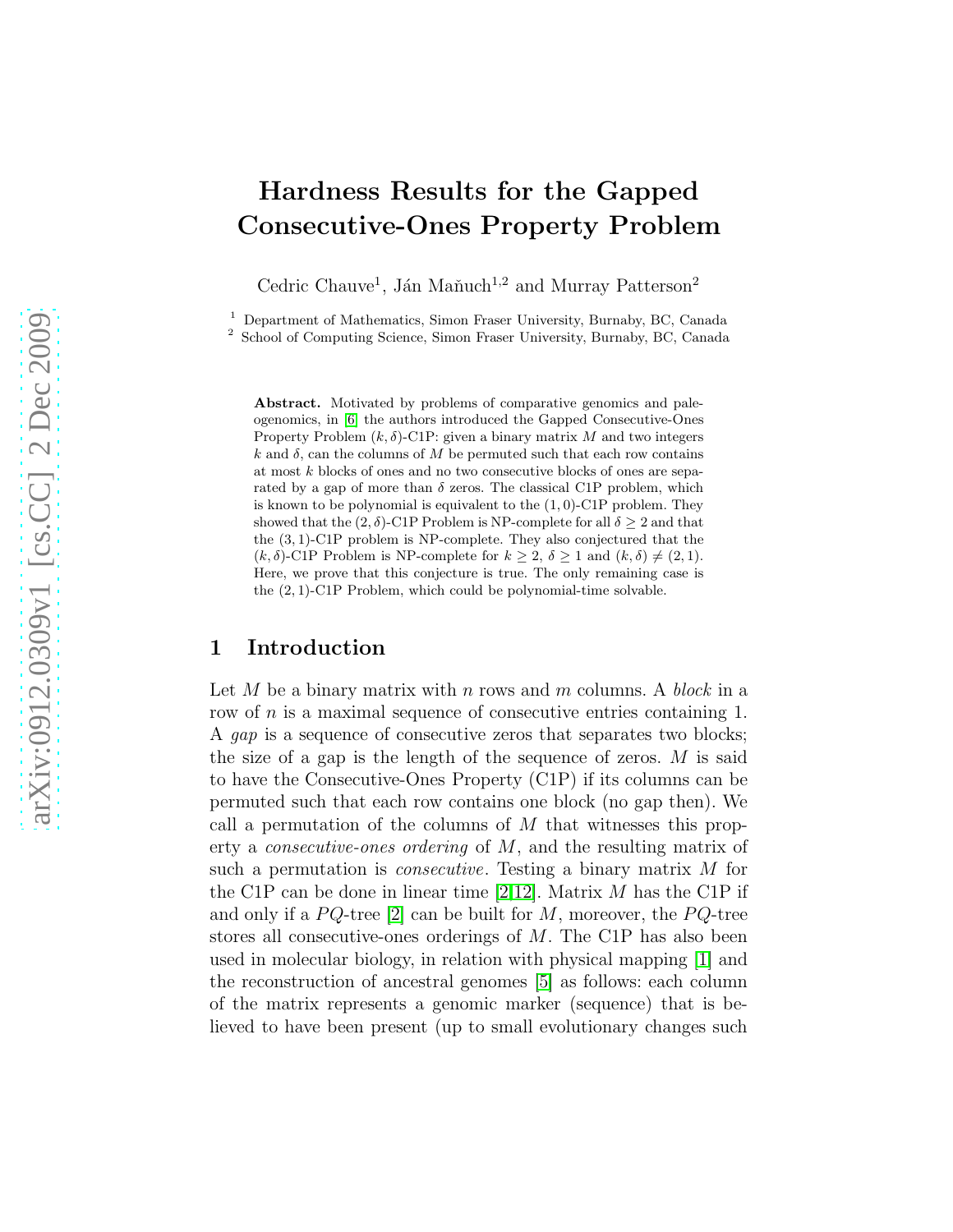as nucleotide mutations or small rearrangements) and unique in the considered ancestral genome or physical map, and each row of the matrix represents a set of markers that are believed to have been contiguous along an ancestral chromosome, and the goal is to find one (or several if possible) total orders on the markers that respect all rows (i.e., that keep all entries 1 consecutive in each row). See [\[5\]](#page-11-2) for a comprehensive introduction to this problem. However, a common problem in such applications is that matrices obtained from experiments do not have the C1P [\[9,](#page-11-3)[5\]](#page-11-2).

Handling a matrix  $M$  that does not have the C1P has been approached using different points of view. A first general approach consists of transforming  $M$  into a matrix that has the C1P, while minimizing the modifications to  $M$ ; such modifications can involve either in removing rows, or columns, or both, or in flipping some entries from 0 to 1 or 1 to 0. In all cases, the corresponding optimization problems have been proven NP-hard [\[8,](#page-11-4)[11\]](#page-11-5). A second approach consists of relaxing the condition of consecutivity of the ones of each row, by allowing gaps, with some restriction to these gaps. The question is then to decide if there is an ordering of the columns of M that satisfies these relaxed C1P conditions. As far as we know, the only restriction that has been considered is the number of gaps, either per row or in  $M$ . In [\[9\]](#page-11-3), the authors introduced the notion of the k-consecutive-ones property (k-C1P). A binary matrix  $M$  has the k-C1P when its set of columns can be permuted such that each row contains at most  $k$  blocks. They call a permutation of the columns of M that witnesses this property a k-consecutive-ones ordering of M, and the resulting matrix of such a permutation is k-consecutive. In  $[9]$ , the authors show that deciding if a binary matrix M has the k-C1P is NP-complete, even if  $k = 2$ . Also, finding an ordering of the columns that minimizes the number of gaps in  $M$  is NP-complete even if each row of M has at most two ones  $[10]$ .

In the present work, we follow the second approach, motivated by the problem of reconstructing ancestral genomes using max-gap clusters [\[5\]](#page-11-2): the restrictions to the allowed gaps are that both the number of gaps per row and the size of each gap are bounded. Formally, let  $k$ and  $\delta$  be two integers. A binary matrix M is said to have the  $(k, \delta)$ -Consecutive-Ones Property, denoted by  $(k, \delta)$ -C1P, if its columns can be permuted such that each row contains at most k blocks and no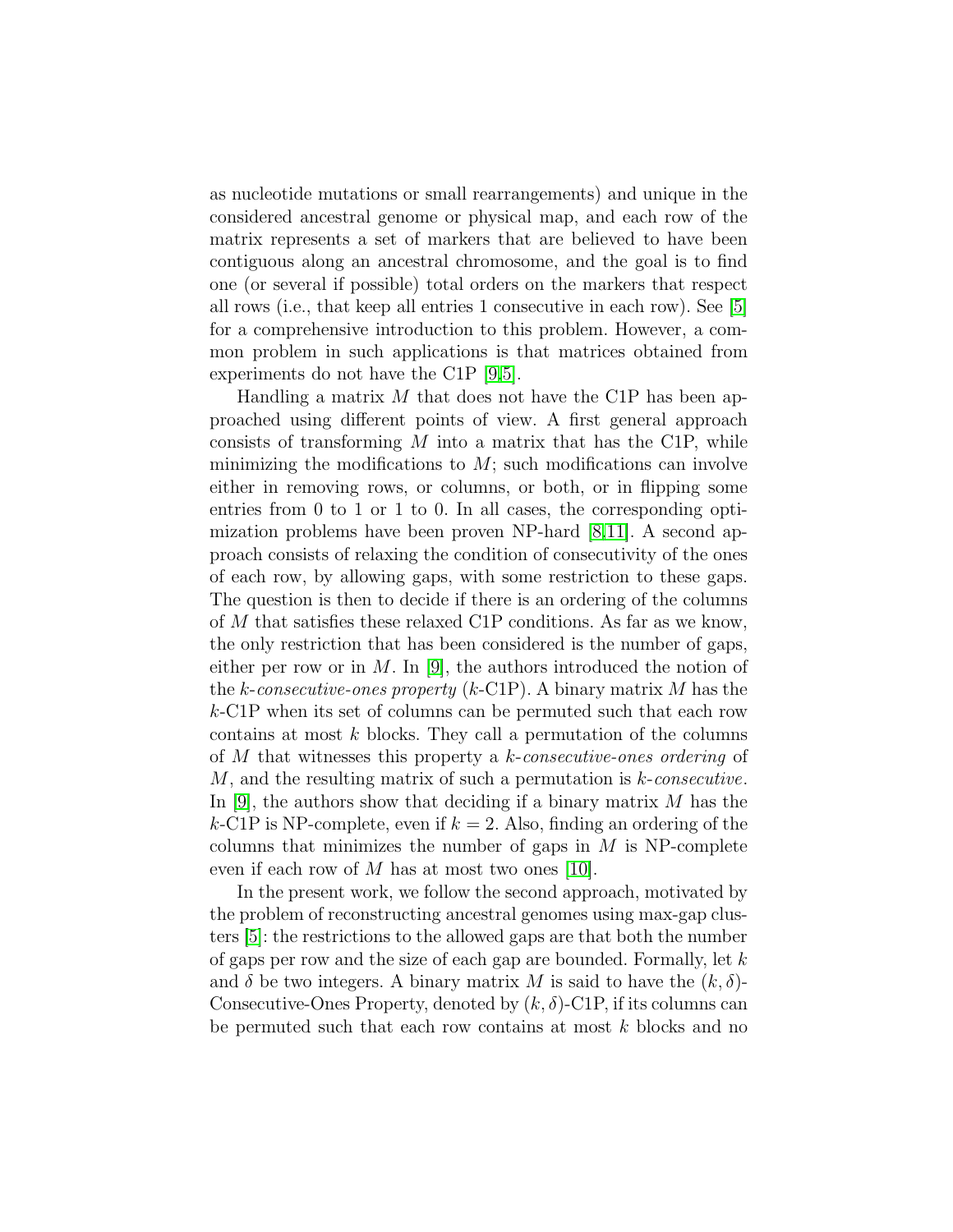gap larger than  $\delta$ . Here, we call a permutation of the columns of M that witnesses this property a  $(k, \delta)$ -consecutive-ones ordering of M, and the resulting matrix of such a permutation is  $(k, \delta)$ -consecutive. In [\[6\]](#page-11-0), we introduced this problem and gave preliminary complexity and algorithmic results. In particular we showed that the  $(2, \delta)$ -C1P Problem is NP-complete for all  $\delta \geq 2$  and that the  $(3,1)$ -C1P problem is NP-complete. In the present work, we settle the complexity for all possible values of k and  $\delta$ : we show that testing for the  $(k, \delta)$ -C1P is NP-complete for every  $k \geq 2, \delta \geq 1, (k, \delta) \neq (2, 1)$ . This leaves only one case open: the  $(2, 1)$ -C1P Problem. Note that from an application point of view (i.e., paleogenomics and the reconstruction of ancestral genomes), answering the  $(k,\delta)$ -C1P Problem for small values of both k and  $\delta$  is very relevant. Indeed, in most cases, it is errors in computing the initial matrix  $M$  that makes it not have the C1P: these errors correspond to small gaps in some rows of this matrix. These errors are due to small overlapping genome rearrangements or mistakes in identifying proper ancestral genomic markers.

In Section [2,](#page-2-0) we introduce notations related to the gapped-C1P problem. Then, in Section [3,](#page-3-0) we state and prove our two main results. The main point in our proofs is a more general result that states that, given an arbitrary binary matrix, one can add a relatively small number of additional rows to the matrix such that the order of a chosen subset of columns must be fixed if some gaps conditions among these columns are to be respected. We believe this result can have applications in other problems related to the C1P. Finally, we conclude with some open problems and perspectives.

# <span id="page-2-0"></span>2 Notation and Conventions

First, we introduce some notation and conventions that we use in the following. We have the binary matrix M on the set  $\{1, \ldots, N\}$ of columns. In the constructions used to show NP-completeness, we will divide columns of the matrix into ordered sequences of blocks  $b_1, \ldots, b_m$  by designing rows enforcing the columns of each block to appear consecutive and the blocks to appear in the order  $b_1, \ldots, b_m$ (or in the reversed order), i.e., for any  $i < j$ , column  $c \in b_i$  and  $d \in b_j$ , c appears before d in any  $(k, \delta)$ -consecutive ordering of M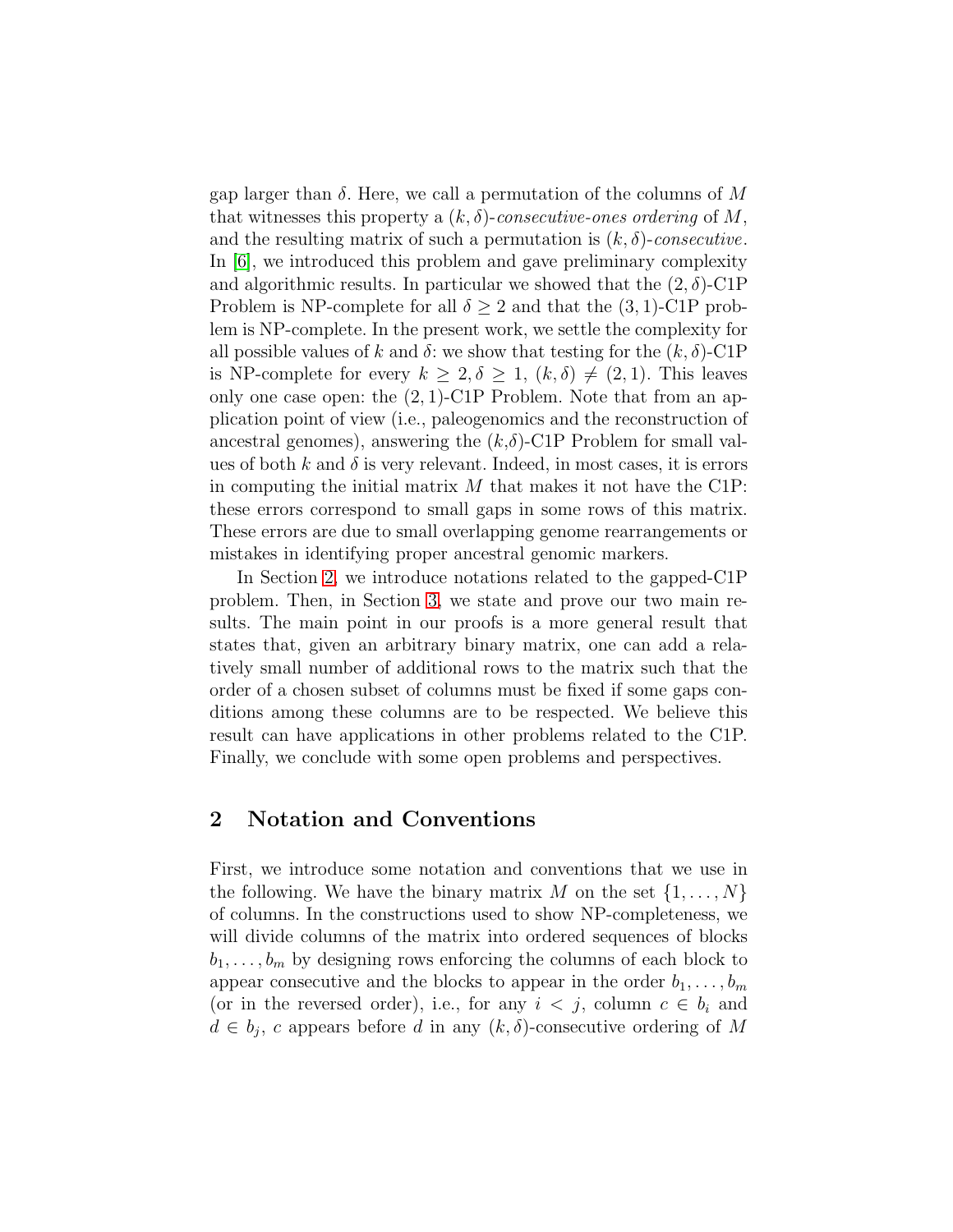for any  $k \geq 2, \delta \geq 1$ . Furthermore, the columns of a block  $b_i$  will be denoted  $b_i^1, \ldots, b_i^{|b_i|}$ .

To specify a row in the matrix  $M$ , we use the convention of only listing in the square brackets, the columns that contain 1 in this row. For example, [1, 5, 8] represents a row with ones in columns 1, 5 and 8, and zeroes everywhere else. We will also use blocks to specify columns in the block, for example, if  $b_1 = \{1, 2, 3\}$ , then  $[b_1, 5]$  would mean  $[1, 2, 3, 5]$  and  $[b_1 \setminus \{b_1^2\}, 4, 5]$  would mean  $[1, 3, 4, 5]$ .

Given a column i in matrix M and an integer  $d \geq 0$ , the set of columns  $N_d(i) = \{i - d, \ldots, i - 1, i + 1, \ldots, i + d\}$  of M is called the d-neighborhood of i.

## <span id="page-3-0"></span>3 Results

<span id="page-3-1"></span>First, we have the following important property of matrices which have the  $(k, \delta)$ -C1P, for every  $k \geq 2, \delta \geq 1$ .

**Theorem 1.** For all  $k \geq 2, \delta \geq 1$  and  $n \geq 2\delta + 3$ , given matrix M on  $N \geq n$  columns,  $n(\delta + 1) - \frac{\delta(\delta + 3)}{2} - 1$  rows can be added to M to force n selected columns to appear consecutive and in fixed order (or the reverse order) in any  $(k, \delta)$ -consecutive ordering of M.

*Proof.* Given that  $1, \ldots, N$  are the columns of M, let  $C = \{i+1, i+1\}$  $2, \ldots, i+n$ , for some  $i \leq N-n$  be the subset of n columns that we want to force to appear consecutive and in this order (or the reverse order) in any  $(k, \delta)$ -consecutive ordering of M for any  $k \geq 2, \delta \geq 1$ . Throughout the proof, when the context is clear that we are referring only to the elements of C, we denote  $C = \{1, \ldots, n\}$ , and index its elements accordingly.

We add the rows  $[i, j]$  to M, for any  $1 \leq i < j \leq n$  such that  $|i-j| \leq \delta + 1$ . This amounts to adding  $(n-(\delta+1))(\delta+1) + \delta + (\delta-1)$ 1) +  $\cdots$  + 2 + 1 =  $(n - (\delta + 1))(\delta + 1) + \frac{\delta(\delta + 1)}{2} = n\delta + n - \frac{\delta^2}{2} - \frac{3\delta}{2} - 1 =$  $n(\delta+1)-\frac{\delta(\delta+3)}{2}-1$  rows to M. We now show that the columns in C appear in the sequence  $1, \ldots, n$ , or  $n, \ldots, 1$  in any  $(k, \delta)$ -consecutive ordering of M. If we represent any  $(k, \delta)$ -consecutive ordering of M by a permutation  $\pi$  of the columns of M, i.e.,  $\pi(i)$  is the *i*-th column in the permuted matrix,  $\pi(M)$  is the entire permuted matrix, then we have the following claim.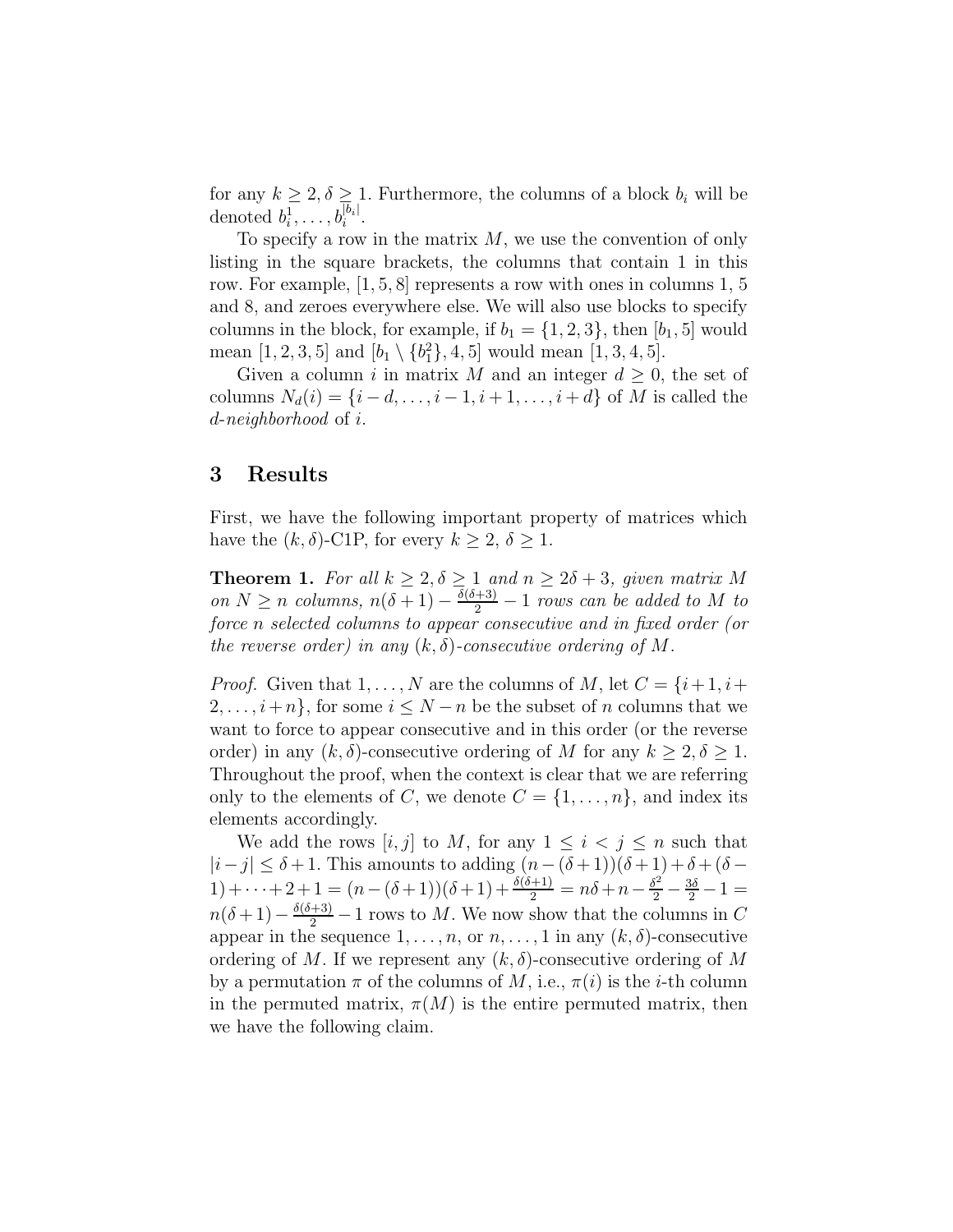*Claim.* For any  $\pi(i), \pi(j) \in C$ , if  $|\pi(i) - \pi(j)| \leq \delta + 1$  then  $|i - j| \leq$  $\delta + 1$ .

*Proof.* If  $1 \leq \pi(i), \pi(j) \leq n$  and  $|\pi(i) - \pi(j)| \leq \delta + 1$  then M contains a row  $[\pi(i), \pi(j)]$ . Hence, in the permuted matrix,  $\pi(M)$ , we have a row [i, j]. Since  $\pi(M)$  is a  $(k, \delta)$ -consecutive ordering of M, there can be at most  $\delta$  zeros between columns i and j in  $\pi(M)$ , and hence  $|i - j| \geq \delta + 1$ .

Note that another way of stating this claim is: For any  $\pi(i), \pi(j) \in$ C, if  $\pi(j) \in N_{\delta+1}(\pi(i))$  then  $j \in N_{\delta+1}(i)$ .

Next, we will show that the columns in  $C$  have to appear consecutive in any  $(k, \delta)$ -consecutive ordering of M. Let  $i_{\min}$   $(i_{\max})$ be the first (last) column in  $\pi(M)$  containing a column in C, i.e.,  $i_{\min} = \min_{c \in C} \pi^{-1}(c)$  and  $i_{\max} = \max_{c \in C} \pi^{-1}(c)$ . Then this consecutiveness property can be expressed as follows.

*Claim.* We have that  $i_{\text{max}} - i_{\text{min}} = m - 1$ .

*Proof.* Consider an  $i \in M$  such that  $\pi(i)$  is in the middle part of C, in  $C_{\text{MID}} = {\delta+1,\ldots,m-\delta-1} \neq \emptyset$  ( $C_{\text{MID}} \neq \emptyset$  since  $n \geq 2\delta+3$ ). Obviously,  $i_{\min} \leq i \leq i_{\max}$ . Then, for every  $d \in N_{\delta+1}(\pi(i))$ ,  $d \in C$ , and hence,  $i_{\min} \leq \pi^{-1}(d) \leq i_{\max}$ , and by the first claim, also  $\pi^{-1}(d) \in$  $N_{\delta+1}(i)$ . Since permutation  $\pi$  is a one-to-one mapping from the set M to itself, and  $|N_{\delta+1}(\pi(i))|$  is  $2\delta+2$   $(|N_{\delta+1}(i)|$  is  $2\delta+2)$ , it follows that for each j such that  $j \in N_{\delta+1}(i)$ , there is a  $d \in N_{\delta+1}(\pi(i)) \subseteq C$ such that  $\pi(j) = d$ . Hence, for every i such that  $\pi(i) \in C_{\text{MID}}$ , we have that for every  $j \in N_{\delta+1}(i)$ ,  $\pi(j) \in C$ . Consequently, for every such an  $i, i \in I = \{i_{\min} + \delta + 1, \ldots, i_{\max} - \delta - 1\}.$ 

Let  $i_1$   $(i_2)$  be the smallest (largest) i such that  $\pi(i) \in C_{\text{MID}}$ . Recall that  $i_1, i_2 \in I$ . Let  $C_{\text{BOR}} = C \setminus C_{\text{MID}}$ . Since, for all  $j \in$  $N_{\delta+1}(i_1)\cup N_{\delta+1}(i_2), \pi(j)\in C$ , we have that  $\pi(i_1-\delta-1), \ldots, \pi(i_1-\delta-1)$  $1), \pi(i_2 + 1), \ldots, \pi(i_2 + \delta + 1) \in C_{\text{BOR}}$ . Note that these  $2\delta + 2$ elements in  $C<sub>BOR</sub>$  are distinct, even if  $i<sub>1</sub> = i<sub>2</sub>$ , the case that arises when  $n = 2\delta + 3$ . By the definitions of  $C_{\text{MID}}$ ,  $i_{\text{min}}$  and  $i_{\text{max}}$ , it follows that  $\pi(i_{\min})$  and  $\pi(i_{\max})$  are also in  $C_{\text{BOR}}$ . Hence, if either  $i_1 > i_{\min} + \delta + 1$  or  $i_2 < i_{\max} - \delta - 1$ , then we have at least  $2\delta + 3$ distinct values from  $C_{\rm BOR}$ , which is a contradiction, since by the fact that  $n \geq 2\delta + 3$ , and by the definition of  $C_{\text{MID}}$ ,  $|C_{\text{BOR}}|$  =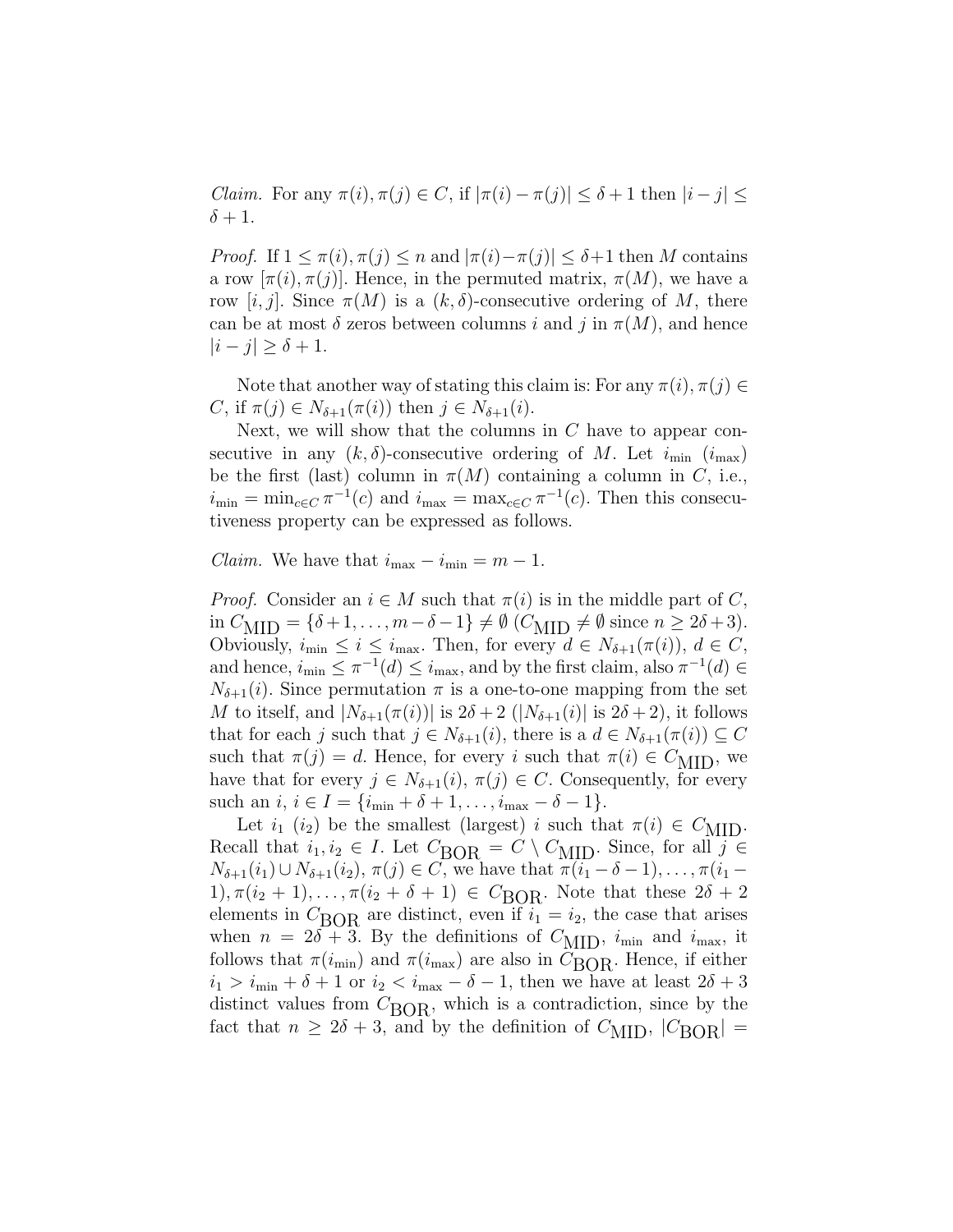$2\delta + 2$ . Therefore,  $i_1 = i_{\min} + \delta + 1$ ,  $i_2 = i_{\max} - \delta - 1$ , and for all  $i \in \{i_{\min}, \ldots, i_{\max}\} \setminus I, \pi(i) \in C_{\text{BOR}}$ . Thus for all  $i \in I$ , either  $\pi(i) \in C_{\text{MID}}$  or  $\pi(i) \notin C$ .

If there is no  $i \in \{i_{\min}, \ldots, i_{\max}\}\$  such that  $\pi(i) \notin C$ , then all the elements in  $\pi(i_{\min}), \ldots, \pi(i_{\max})$  are in C, and the claim follows. Assume there is an i such that  $i \notin C$ , and let  $i_0$  be the smallest such i. Since, for all  $i \in \{i_{\min}, \ldots, i_{\max}\} \setminus I$ ,  $\pi(i) \in C_{\text{BOR}} \subseteq C$ , it follows that that  $i_0 \in I$ , where  $i_0 \neq i_1$ , by the definition of  $i_1$ . Therefore,  $i_0 > i_1 = i_{\min} + \delta + 1$ , and hence,  $\pi(i_0 - 1) \in C_{\text{MID}}$ . Since  $i_0 \in N_{\delta+1}(i_0-1)$ , it follows that  $i_0$  must also be in C, contradicting this assumption, thus the claim follows.

Now, by the previous claim, we have that the set of columns  $C \subseteq$ M are consecutive in any  $(k, \delta)$ -consecutive ordering of M. Given this, and the fact that any column of  $M \setminus C$  is zero in any of these rows added to  $M$  to force the columns of  $C$  to be consecutive, this set of rows is  $(k, \delta)$ -consecutive for any permutation of the columns of  $M$ , provided only that the columns  $C$  are consecutive somewhere in this ordering of  $M$ . Hence, to prove the theorem, it is sufficient to show that in the case that  $M = C = \{1, \ldots, n\}$ , the columns of  $\pi(M)$  are ordered either in increasing or decreasing order in any  $(k, \delta)$ -consecutive ordering of M.

We will proceed by induction on  $n$ . We need the following claim.

*Claim.* If  $M = C$ , then either for all  $i \in \{1, \ldots, \delta + 1, n - \delta, \ldots, n\},\$  $\pi(i) = i$  or for all  $i \in \{1, ..., \delta + 1, n - \delta, ..., n\}, \pi(i) = n - i + 1.$ 

*Proof.* We will show the claim by induction on  $i$ . In the base case, we need to show that  $\{\pi(1), \pi(n)\} = \{1, n\}$ . Assume that both  $\pi(1)$ and  $\pi(n) \notin \{1, n\}$ . Then the set  $N_{\delta+1}(\pi(1)) \cap M$  has more that  $\delta + 1$  elements. By the first claim, for every  $d \in N_{\delta+1}(\pi(1)) \cap M$ ,  $\pi^{-1}(d) \in N_{\delta+1}(1) \cap M$ . Since  $\pi$  is a one-to-one mapping from the set M to itself, and  $|N_{\delta+1}(\pi(1)) \cap M| > \delta + 1$ , then this implies that  $|N_{\delta+1}(1) \cap M| > \delta + 1$ . This is a contradiction, because  $|N_{\delta+1}(1)| =$ δ + 1. Hence, either  $\pi(1) = 1$  or  $\pi(1) = n$ , and similarly,  $\pi(n) = 1$  or  $\pi(n) = n$ . Without loss of generality, we can assume that  $\pi(1) = 1$ and  $\pi(n) = n$ , and show by induction that the columns in  $\pi(M)$  are ordered in increasing order.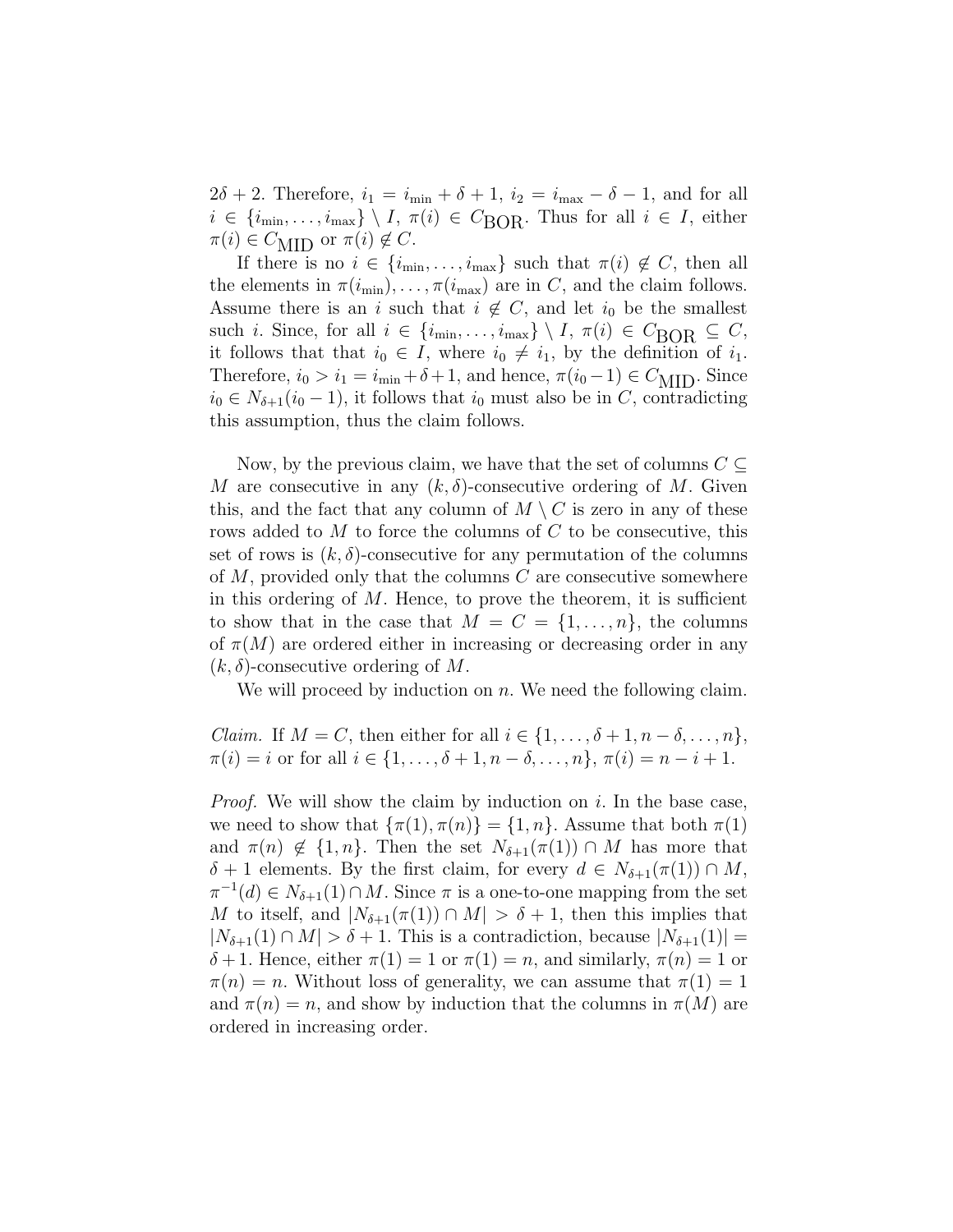For the inductive step, consider an  $i \leq \delta + 1$  and assume that  $\pi(j) = j$  for every  $j \in \{1, \ldots, i-1, n-i+2, \ldots, n\}$ . By the induction hypothesis,  $\pi(i) \in \{i, \ldots, n-i+1\}$ . Assume that  $\pi(i) > i$  and  $\pi(i) < n-i+1$ . Then the set  $N_{\delta+1}(\pi(i)) \cap M$  has more than  $\delta + i$ elements. Again, by the first claim, and the fact that  $\pi$  is a one-toone mapping, this implies that  $|N_{\delta+1(i)} \cap M| > \delta + i$ , a contradiction. Hence, either  $\pi(i) = i$  or  $\pi(i) = n - i + 1$ . Assume that  $\pi(i) =$  $n-i+1$ . By the induction hypothesis,  $\pi(n) = n$ . Obviously, then  $|\pi(n) - \pi(i)| = |n - (n - i + 1)| = i - 1 \leq \delta + 1$ , and hence, by the first claim,  $|n - i| \leq \delta + 1$ . Since  $n \geq 2\delta + 3$ , and  $i \leq \delta + 1$ , then  $|n - i| = n - i > 2\delta + 3 - (\delta + 1) = \delta + 2$ , which is a contradiction. Thus,  $\pi(i) = i$ , and similarly,  $\pi(n-i+1) = n-i+1$ .

We now proceed by induction on  $n$ , to prove the theorem. For the base case, assume that  $n = 2\delta + 3$ . By the last claim, for every  $i \in M \setminus {\delta+2}, \pi(i) = i \pi(i) = n-i+1$ , respectively). It then follows, by the fact that  $\pi$  is a one-to-one mapping from the set M to itself, that  $\pi(\delta + 2) = \delta + 2$ .

Now, for induction, assume that  $n > 2\delta + 3$ . Since  $\delta \geq 1$ , by the last claim, either  $\pi(1) = 1$ ,  $\pi(2) = 2$  or  $\pi(1) = m$ ,  $\pi(2) = m - 1$ . Without loss of generality, assume that  $\pi(1) = 1$  and  $\pi(2) = 2$ . Consider  $M'$ , the matrix that results from the removal of column 1 from M, and all rows [1, i], for  $i = 2, \ldots n$ , from this set of rows we add to M. By the induction hypothesis,  $M'$  is  $(k, \delta)$ -consecutive,  $k \geq 2, \delta \geq 1$ , only for the orders  $\{2, \ldots, n\}$  and  $\{n, \ldots, 2\}$  of the columns of M'. So if the columns  $M \setminus \{1\}$  are ordered  $\{2, \ldots, n\}$ , since  $\pi(1) = 1$ , then the theorem holds. Otherwise, the columns  $M \setminus \{1\}$  are ordered  $\{n, \ldots, 2\}$ , and thus  $\pi(2) = m$ , which is a contradiction. Thus the theorem holds.

We now use this Theorem [1](#page-3-1) to construct a reduction from 3SAT to the problem of testing for the  $(k, \delta)$ -C1P to show that this problem is NP-complete for every  $k, \delta \geq 2$ .

<span id="page-6-0"></span>**Theorem 2.** Testing for the  $(k, \delta)$ -C1P is NP-complete for every  $k, \delta \geq 2$ .

*Proof.* Let  $\phi$  be a 3CNF formula over the *n* variables  $\{v_1, \ldots, v_n\}$ , with m clauses  $\{C_1, \ldots, C_m\}$ . We construct a matrix  $M_{\phi}$  with  $2n +$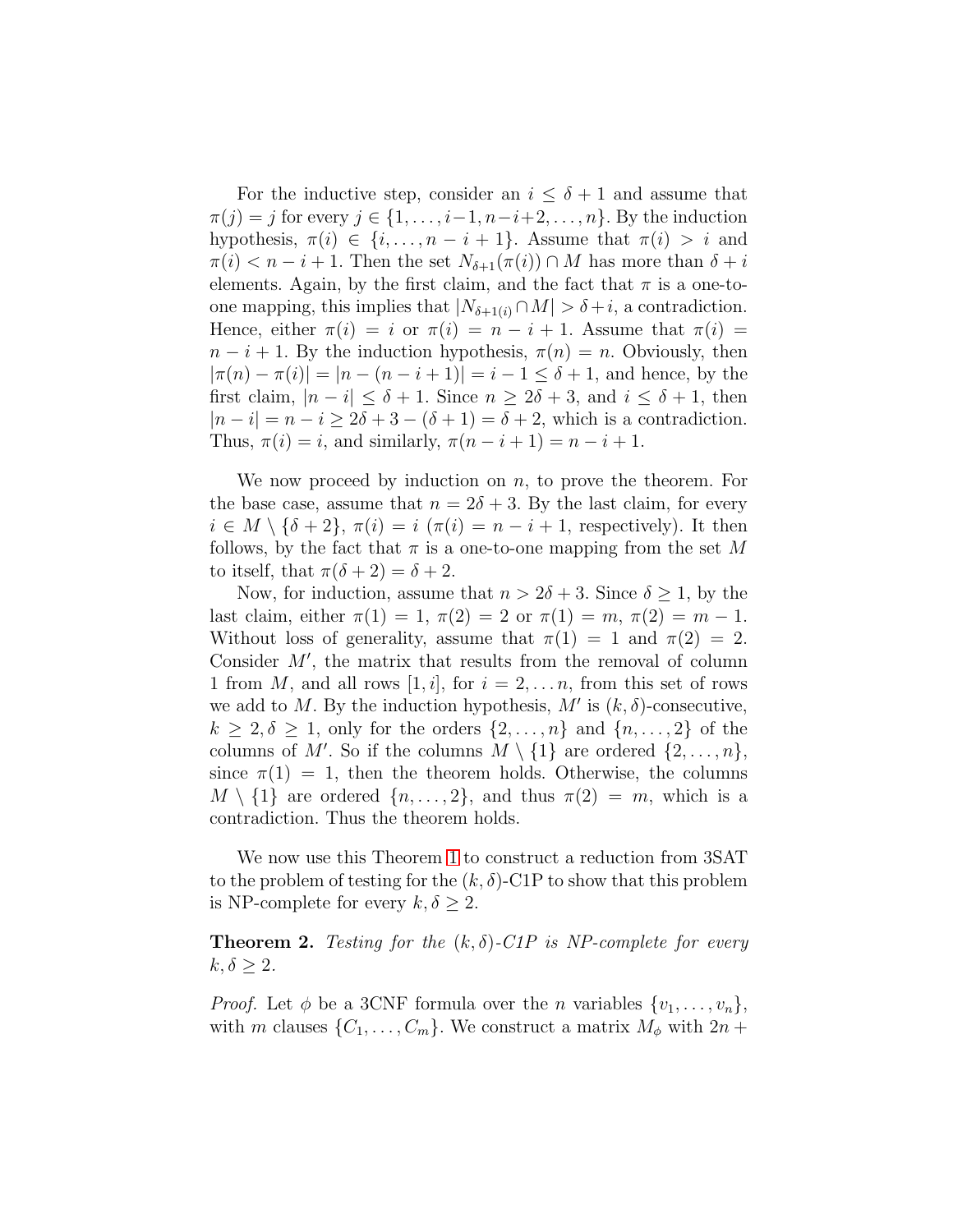$d + 5m$  columns and  $n + 6m + 2d - 3$  rows, where  $d = \max\{2k, 5\},\$ such that  $M_{\phi}$  has the  $(k, \delta)$ -C1P iff  $\phi$  is satisfiable for  $k, \delta \geq 2$ .

In [\[9\]](#page-11-3), the authors show that, given a 3CNF formula  $\phi$ , they can construct a matrix  $M_{\phi}$  that has the k-C1P iff  $\phi$  is satisfiable for  $k \geq 2$ . Our construction is very similar to this, with the extra condition that  $M_{\phi}$  cannot have any gap larger than  $\delta$ .

To achieve this, we first force a subset of the columns of  $M_{\phi}$  to be consecutive and in fixed order in any  $(k, 1)$ -consecutive ordering of  $M_{\phi}$ , and then we will build off of this, a construction similar to that of [\[9\]](#page-11-3). In particular, we impose this order on the subset  $\{2n + 1, ..., 2n + d\}$  of the columns  $\{1, ..., 2n + d + 5m\}$  of  $M_{\phi}$  by adding the  $d(\delta + 1) - \frac{\delta(\delta + 3)}{2} - 1 = 2d - 3$  rows  $[i, j]$  to  $M_{\phi}$ , for any  $2n+1 \leq i < j \leq 2n+d$  such that  $|i-j| \leq \delta+1$ . By Theorem [1,](#page-3-1) these d columns must be in fixed order (or the reverse). We can assume the former without loss of generality.

Now we associate variable  $v_i$  with block  $b_i = \{2i - 1, 2i\}$ , for  $i = 1, \ldots, n$ , imposing the same restrictions on these columns as in [\[9\]](#page-11-3). So for each  $b_i$ , we add the row  $[b_i, b_{i+1}, \ldots, b_n, 2n+1, 2n+1]$  $3, \ldots, 2n + 2k - 3, 2n + 2k - 1$  to  $M_{\phi}$ .

Next we associate clause  $C_j$  with block  $B_j = \{2n + d + 5j - d\}$  $4, \ldots, 2n+d+5j\},\text{ for } j = 1, \ldots, m, \text{ and add the row } [2n+d-2k+1]$  $2, 2n + d - 2k + 4, \ldots, 2n + d - 4, 2n + d - 2, 2n + d, B_1, B_2, \ldots, B_j$ to  $M_{\phi}$ .

Now the columns of every  $(k, \delta)$ -consecutive ordering of the matrix  $M_{\phi}$  are ordered: the blocks  $b_1, \ldots, b_n$ , followed by the d columns  $2n+1,\ldots,2n+d$  that remain consecutive and in order, followed by blocks  $B_1, \ldots, B_m$ . We now add the same rows to  $M_\phi$  as in [\[9\]](#page-11-3) to associate each clause to its three variables to properly simulate 3SAT, only that within the segment of d columns  $2n + 1, \ldots, 2n + d$ , each row takes value  $[2n+2k-5, 2n+2k-3, 2n+2k-2, \ldots, 2n+d].$ The idea is that this segment of d columns enforces  $k-2$  gaps, while each gap is of size 1.

Finally, we slightly modify the construction in the proof of The-orem [2,](#page-6-0) to show that testing for the  $(k, 1)$ -C1P is NP-complete for every  $k \geq 3$  by reduction from 3SAT.

**Theorem 3.** Testing for the  $(k, 1)$ -C1P is NP-complete for every  $k \geq 3$ .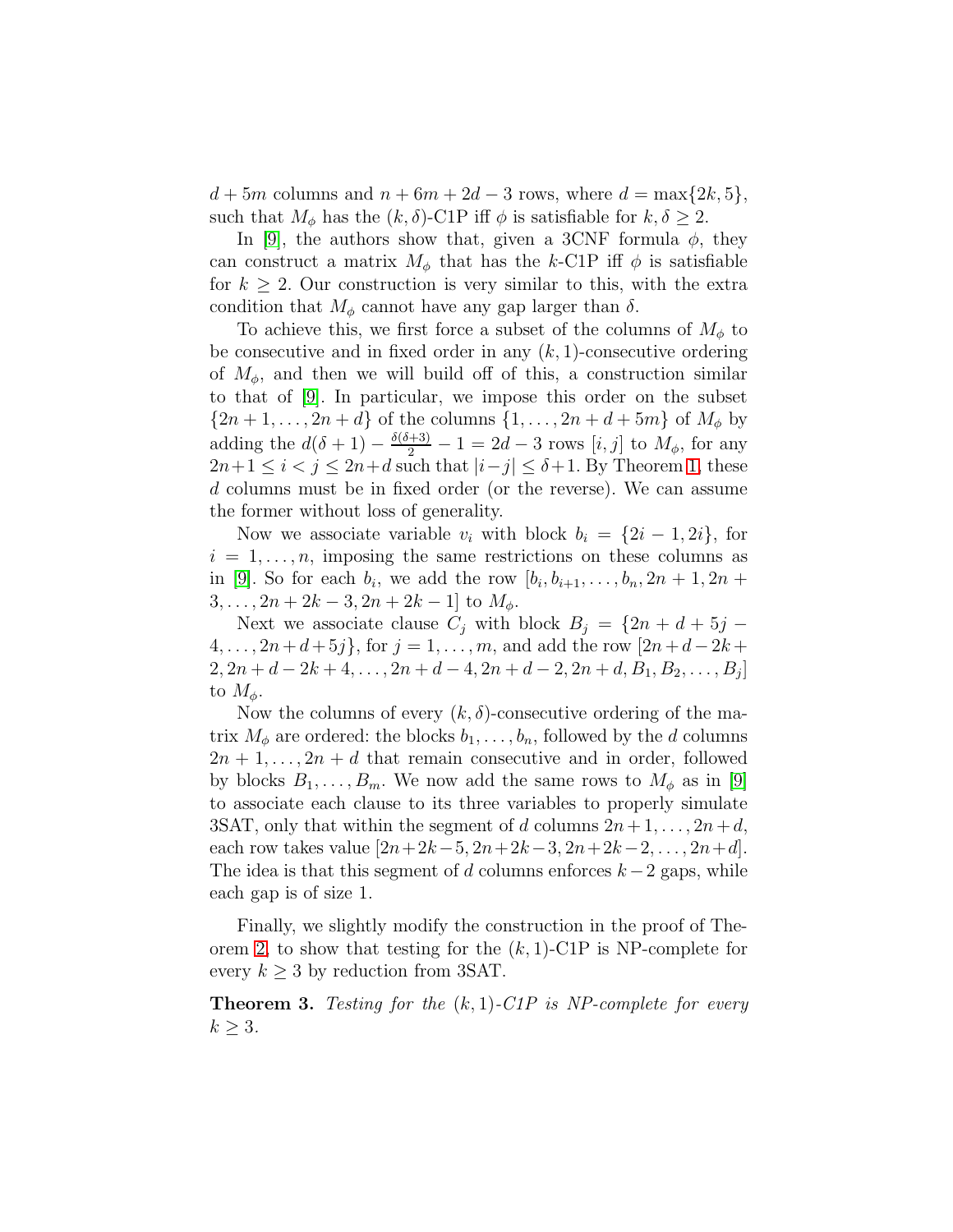*Proof.* Let  $\phi$  be a 3CNF formula over the *n* variables  $\{v_1, \ldots, v_n\}$ , with m clauses  $\{C_1, \ldots, C_m\}$ . We construct a matrix  $M_{\phi}$  with  $2n +$  $d + 4m$  columns and  $n + 4m + 2d - 3$  rows, where  $d = \{2k, 5\}$ , such that  $M_{\phi}$  has the  $(k, 1)$ -C1P iff  $\phi$  is satisfiable for  $k \geq 3$ . We do this as follows.

We again associate columns  $1, \ldots, 2n$  with the variables of  $\phi$ , and again use Theorem [1](#page-3-1) to force the subset  $\{2n+1,\ldots,2n+d\}$  of the columns  $\{1, \ldots, 2n + d + 4m\}$  of  $M_{\phi}$  to appear consecutive and in fixed order in any  $(k, 1)$ -consecutive ordering of  $M_{\phi}$  for  $k \geq 2$ .

We associate each clause  $C_j \in \{C_1, \ldots, C_m\}$ , with block  $B_j =$  $\{2n+d+4j-4,\ldots,2n+d+4j\}$ . Now, we need to introduce only three more rows to associate the clauses to their variables to properly simulate 3SAT. Suppose that clause  $C_i$  contains the literal  $v_\alpha$ . As such, we add the row  $[2\alpha, 2\alpha+1, \ldots, 2n+1, 2n+3, 2n+5, \ldots, 2n+$  $2k-5, 2n+2k-3, 2n+2k-2, 2n+d, B_j^1, B_j^2$  to  $M_{\phi}$ . If  $v_{\alpha}$  is false, this forces  $B_j^1$  and  $B_j^2$  to be among the first three columns of block  $B_j$  in any  $(k, 1)$ -consecutive ordering of  $M_\phi$  for  $k \geq 3$ . Note that any other ordering of the columns of  $B_j$  would introduce either a gap of size 2, or a k-th gap in this row. If another literal in  $C_j$  is  $v_{\beta}$ , we add the row  $[2\beta, 2\beta + 1, \ldots, 2n + 1, 2n + 3, 2n + 5, \ldots, 2n +$  $2k-5, 2n+2k-3, 2n+2k-2, 2n+d, B<sub>j</sub><sup>1</sup>, B<sub>j</sub><sup>3</sup>]$  to  $M<sub>\phi</sub>$ . If  $v<sub>\beta</sub>$  is false, this forces  $B_j^1$  and  $B_j^3$  to be among the first three columns of block  $B_j$  in any  $(k, 1)$ -consecutive ordering of  $M_\phi$  for  $k \geq 3$ . If  $v_\gamma$  is the third literal of  $C_j$ , we add the row  $[2\gamma, 2\gamma+1, \ldots, 2n+1, 2n+3, 2n+1]$  $5, \ldots, 2n+2k-5, 2n+2k-3, 2n+2k-2, 2n+d, B<sub>j</sub><sup>1</sup>, B<sub>j</sub><sup>4</sup>]$  to  $M_{\phi}$ . If  $v_{\gamma}$ is false, this forces  $B_j^1$  and  $B_j^4$  to be among the first three columns of block  $B_j$  in any  $(k, 1)$ -consecutive ordering of  $M_\phi$  for  $k \geq 3$ . Finally, since  $B_j^1, B_j^2, B_j^3, B_j^4$  cannot simultaneously be among the first three columns of block  $B_j$ , we have that not all three literals can be false in any  $(k, 1)$ -consecutive ordering of  $M_{\phi}$  for  $k \geq 3$ . It is easy to show, that if any literal in  $C_j$  is true, then there is some  $(k, \delta)$ -consecutive ordering of the rows involving block  $B_j$ .

#### 4 Conclusion

While this work improves on the most interesting open question given in [\[6\]](#page-11-0), there still remain several open questions. The remaining open question that is most interesting now is the complexity of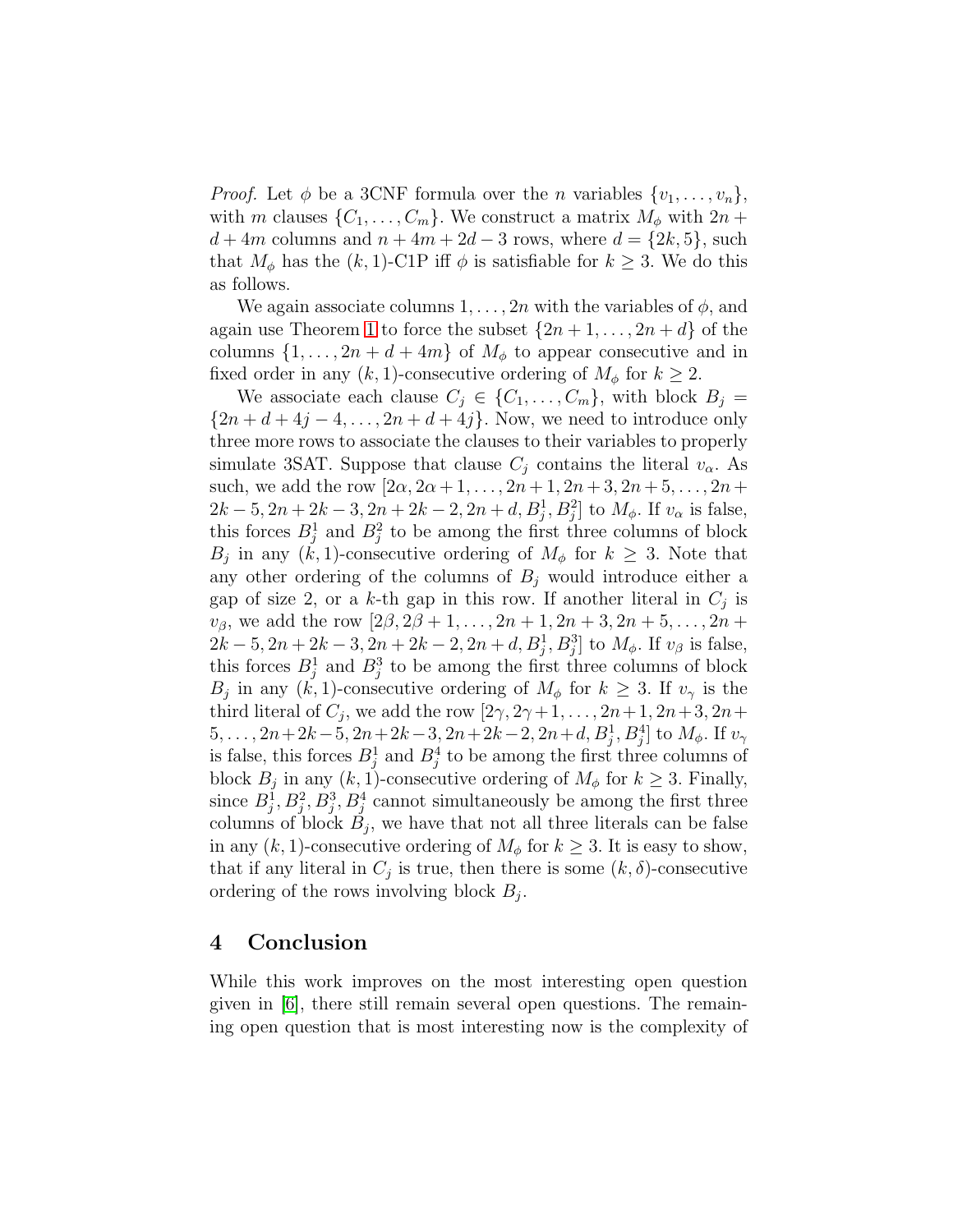deciding the  $(2, 1)$ -C1P for a binary matrix M. Since the two NPcompleteness constructions presented here force either a gap of size two, or at least two gaps of size one in any legal configuration of M, if testing for the  $(2, 1)$ -C1P is NP-complete, it would certainly require a different type of construction.

Deciding the k-C1P, for  $k \geq 2$  has been proven NP-complete in [\[9\]](#page-11-3), and we have shown that deciding the  $(k, \delta)$ -C1P is NP-complete for  $k \geq 2, \delta \geq 1, (k, \delta) \neq (2, 1)$ . However, the complexity of deciding the gapped C1P when only  $\delta$  is fixed (we call this the  $(*, \delta)$ -C1P) is still an interesting open question. Based on some new preliminary results, we conjecture that deciding the  $(*, \delta)$ -C1P is NP-complete for all  $\delta \geq 1$ .

Another natural problem is the  $(k, \delta)$ -C1P Problem considered here, but with a third parameter added, namely the maximum number of entries 1 that can be present in a row of  $M$ , called the *degree* of M. This problem is motivated by the fact that in the framework described in [\[5\]](#page-11-2), it is possible to constrain matrices used to reconstruct ancestral genomes to have a small degree. Note that with matrices of degree 2, the number of gaps can be at most 1, and the  $(2, \delta)$ -C1P problem is then equivalent to the problem of deciding if the graph whose incidence matrix is M has bandwidth at most  $(\delta + 1)$ . For  $\delta = 1$ , the graph bandwidth problem can be solved in linear time [\[3\]](#page-10-2), while in [\[14\]](#page-11-7) a dynamic programming algorithm with time and space complexity exponential in  $\delta$  was described. We adapted in [\[6\]](#page-11-0) this algorithm for testing the  $(k, \delta)$ -C1P for matrices of small degree, but the exponential space complexity makes it difficult to use in practice on matrices with degree greater than 3. However, deciding the  $(k, \delta)$ -C1P for small values of k and  $\delta$  may become tractable if the degree of the matrix is bounded as well. The design of efficient algorithms, both in time and space, for deciding the gapped consecutive-ones property is a promising research avenue, with immediate applications in genomics.

Adding the degree of the matrix as a third parameter (we call it d here) to the problem of deciding the  $(k, \delta)$ -C1P to give the new problem of deciding the  $(d, k, \delta)$ -C1P then introduces more interesting open questions from a complexity theory perspective. We know that deciding the  $(d, k, \delta)$ -C1P is polynomial-time solvable by the above algorithm, and in fact, this problem where  $k$  is unbounded is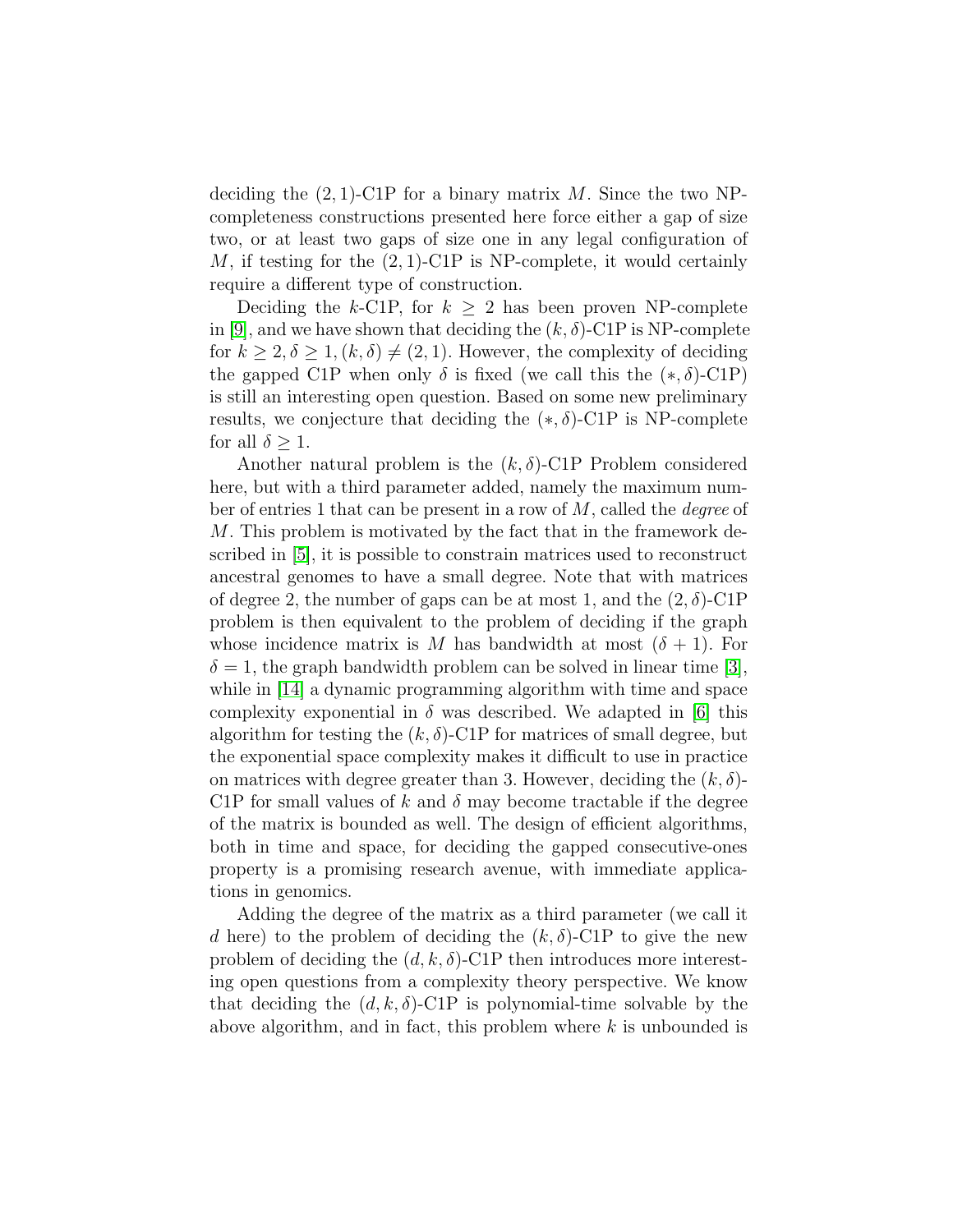just the  $(d, d, \delta)$ -C1P, because  $k \leq d$ . The complexity of deciding this property when  $\delta$  is unbounded, namely the  $(d, k, *)$ -C1P is still open. Based on new preliminary results, we conjecture that deciding the  $(d, k, *)$ -C1P, for all  $d \geq 4, k \geq 3$  is NP-Complete, leaving open the complexity of deciding the  $(4, 2, *)$ -C1P and the  $(3, 2, *)$ -C1P. While this implies that this problem is intractible in general, in practice,  $\delta$ and d are quite small, so the design of efficient algorithms for these cases can still be a fruitful avenue of research.

From a purely combinatorial point of view, there has been a renewed interest in the characterization of non-C1P matrices in terms of forbidden submatrices introduced by Tucker [\[15\]](#page-11-8). It has recently been shown that this characterization could be used in the design of algorithms related to the C1P [\[7](#page-11-9)[,4\]](#page-11-10). The question there is the following: is there a nice characterization of non  $(k, \delta)$ -C1P matrices in terms of forbidden matrices?

Finally it is also natural to ask if there exists a structure that can represent all orderings that satisfy some gaps conditions related to the consecutive-ones property. Such a structure exists for the ungapped C1P: for a matrix that has the C1P, its PQ-tree represents all its valid consecutive orderings, and it can be computed in linear time [\[12\]](#page-11-1). This notion has even been extended to matrices that do not have the C1P through the notion of PQR-tree [\[13,](#page-11-11)[12\]](#page-11-1). Although the existence of such a structure with nice algorithmic properties is ruled out by the hardness of deciding the gapped C1P, it remains open to find classes of matrices such that deciding the gapped C1P is tractable, and in such case, to represent all possible orderings in a compact structure. Here again, this question is motivated both by theoretical considerations (for example representing all possible layouts of a graph of bandwidth 2), but also by computational genomics problems [\[5\]](#page-11-2).

## References

- <span id="page-10-1"></span>1. F. Alizadeh, R. Karp, D. Weisser and G. Zweig. Physical mapping of chromosomes using unique probes. J. Comput. Biol. 2(2), pp. 159–184. 1995.
- <span id="page-10-0"></span>2. K.S. Booth and G.S. Lueker. Testing for the consecutive ones property, interval graphs, and graph planarity. J. Comput. Syst. Sci. 13(3), pp. 335–379. 1976.
- <span id="page-10-2"></span>3. A. Caprara, F. Malucelli and D. Petrolani. On Bandwith-2 Graphs. Discrete Appl. Math. 34, pp. 477–495. 2002.